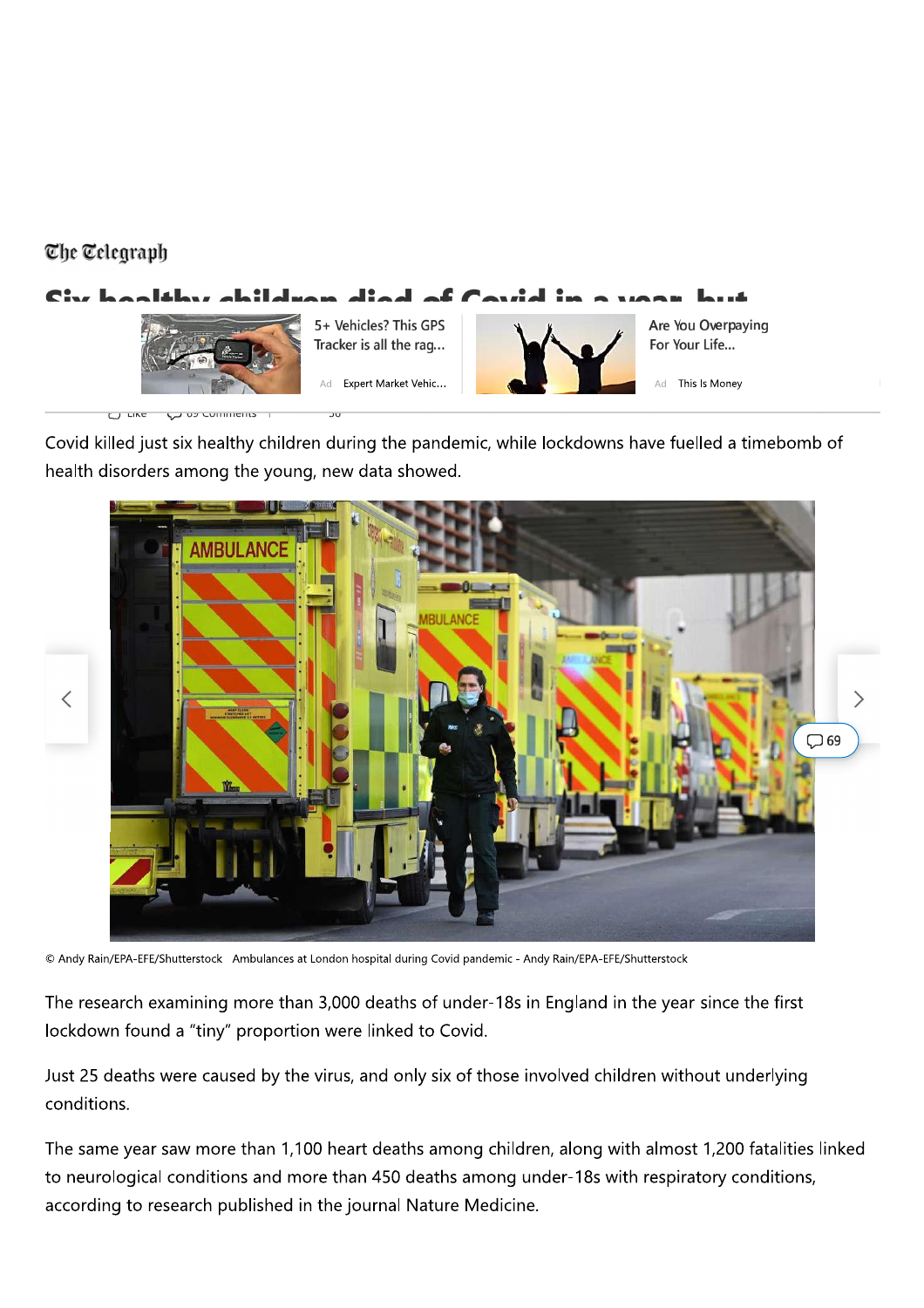$\bigcirc$  69

#### © 2021 Microsoft



Explore every global bond possibility • Franklin Templeton

what's this?

17 per cent fall in diagnoses of childhood cancers in the months following the first lockdown.

Researchers found that those diagnosed during the pandemic were twice as likely to be admitted to intensive care before diagnosis, suggesting that the disease was more advanced, when survival chances are worse.

In addition, "alarming" NHS statistics showed that the number of children waiting for treatment for eating disorders has doubled in the past year. The official figures showed more than 2,000 children and

young people waiting for treatment in September 2021, up from 860 in a year.

Experts said that the slew of data painted a devastating picture of the long-term harm inflicted on children and the problems being stored up for the future.

Dr Camilla Kingdon, the president of the Royal College of Paediatrics and Child Health, said that the study showed "very, very tiny numbers" of children dying from Covid.

Meanwhile, successive lockdowns and social distancing caused far greater consequences "through lost education, mental health, and other collateral damage", she said, with much of the impact yet to be seen.

"There was a view that kids weren't affected by Covid. But what we would constantly try to point out – and which some of this data shows  $-$  is actually, these are wider issues that are no less detrimental to children and may have a more long lasting impact actually, then the virus itself," she said.  $\left. \right\rangle$ 

# Children paid a 'very, very heavy price' for pandemic

Dr Kingdon said children had paid "a very, very heavy price" for the pandemic. And she said the impact was seen in many aspects of their health.

She warned: "You can also see it in community child health services, autism assessments, therapy referrals.

"We've got a significant backlog to remedy as we move beyond the pandemic. Aspects of child health services have taken a hit because of the pandemic and there's going to be a long process to catch that  $up.'$ 

Prof Russell Viner, a professor in adolescent health at University College London and an author of the paper on Covid cases, said: "When you look at this data together, it tells us that the indirect effects of the pandemic on children are likely to be significantly greater than the direct effects."

Likening the actions taken in lockdown to "wrapping our children in cotton wool", he warned that the steps taken in an effort to protect them now risked "suffocating their mental health".

# Dip in all childhood mortalities during pandemic

Official data show a dip in all childhood mortalities during the pandemic, with most flu and other respiratory infections wiped out by social distancing measures.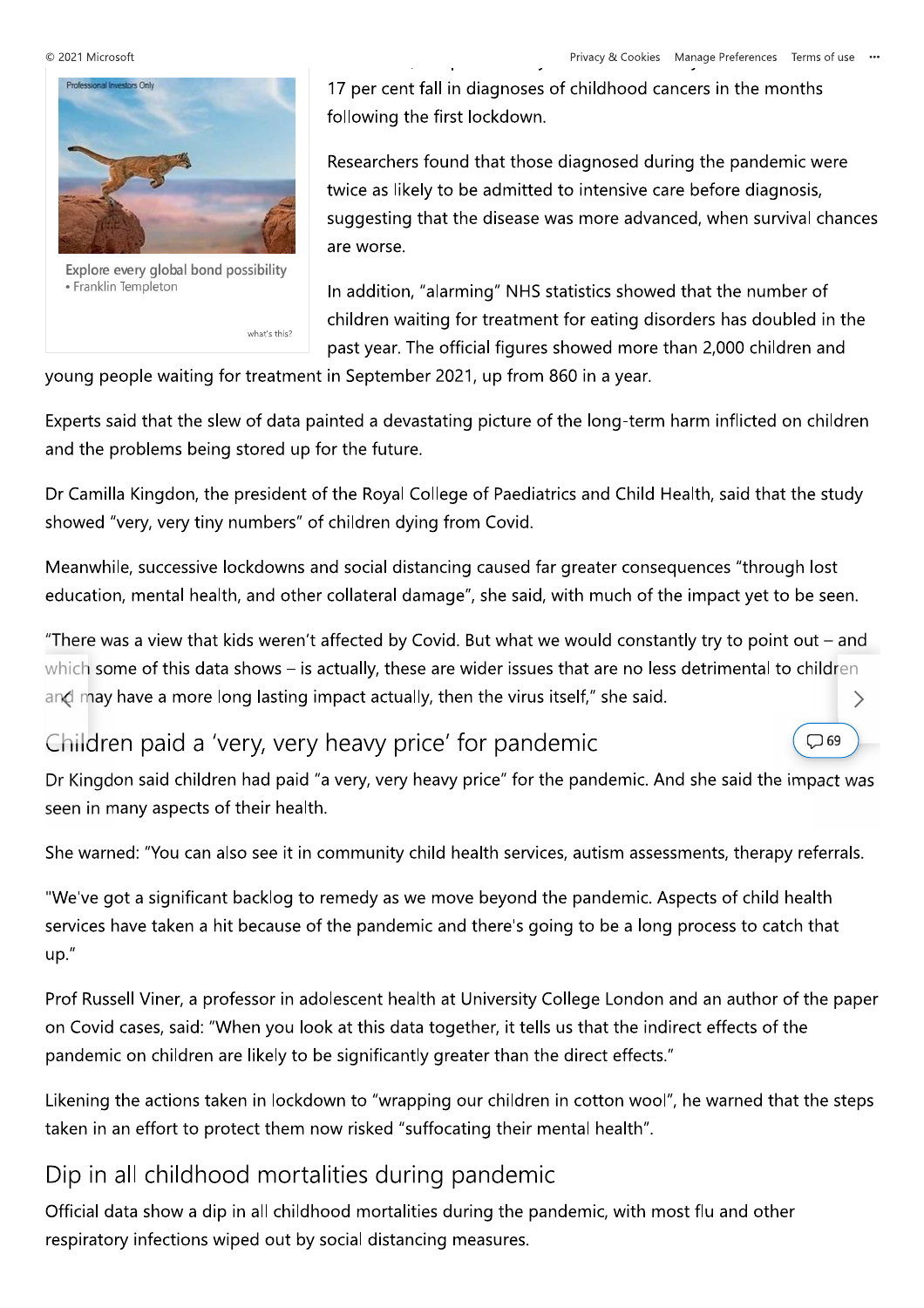bugs leaving immune systems more vulnerable.

"The concern is that what we are doing is storing up problems for the future," Prof Viner said.

The study of childhood cancers by the University of Oxford examined diagnoses among children and young people up to the age of 25, comparing the period from February 2020 to August 2020 with the same period in previous years.

Overall, the numbers diagnosed with brain tumours, leukaemia, lymphoma, sarcoma and renal tumour fell by almost a fifth.

The study also suggests cases were detected far later than would normally be the case, with cases diagnosed during the pandemic twice as likely to be detected after admission to intensive care.

On Thursday, NHS data showed 5.8 million people on waiting lists for treatment, and the worst accident and emergency performance on record.



Video player from: YouTube (Privacy Policy, Terms)

The monthly statistics showed that the number of children waiting for treatment for eating disorders has more than doubled in a year.

In total, there were 2,083 children and young people waiting for routine or urgent eating disorder treatment at the end of September this year, up from 860 during the same period last year. Experts said the figures were "alarming".

The study of childhood deaths was carried out by experts from NHS England, Public Health England and several universities and hospitals, who analysed mortality figures between March 2020 and February 2021.

They found just six healthy children with no underlying health conditions died as a direct result of catching Covid, including two who developed a Kawasaki-like inflammatory condition called Pims-TS.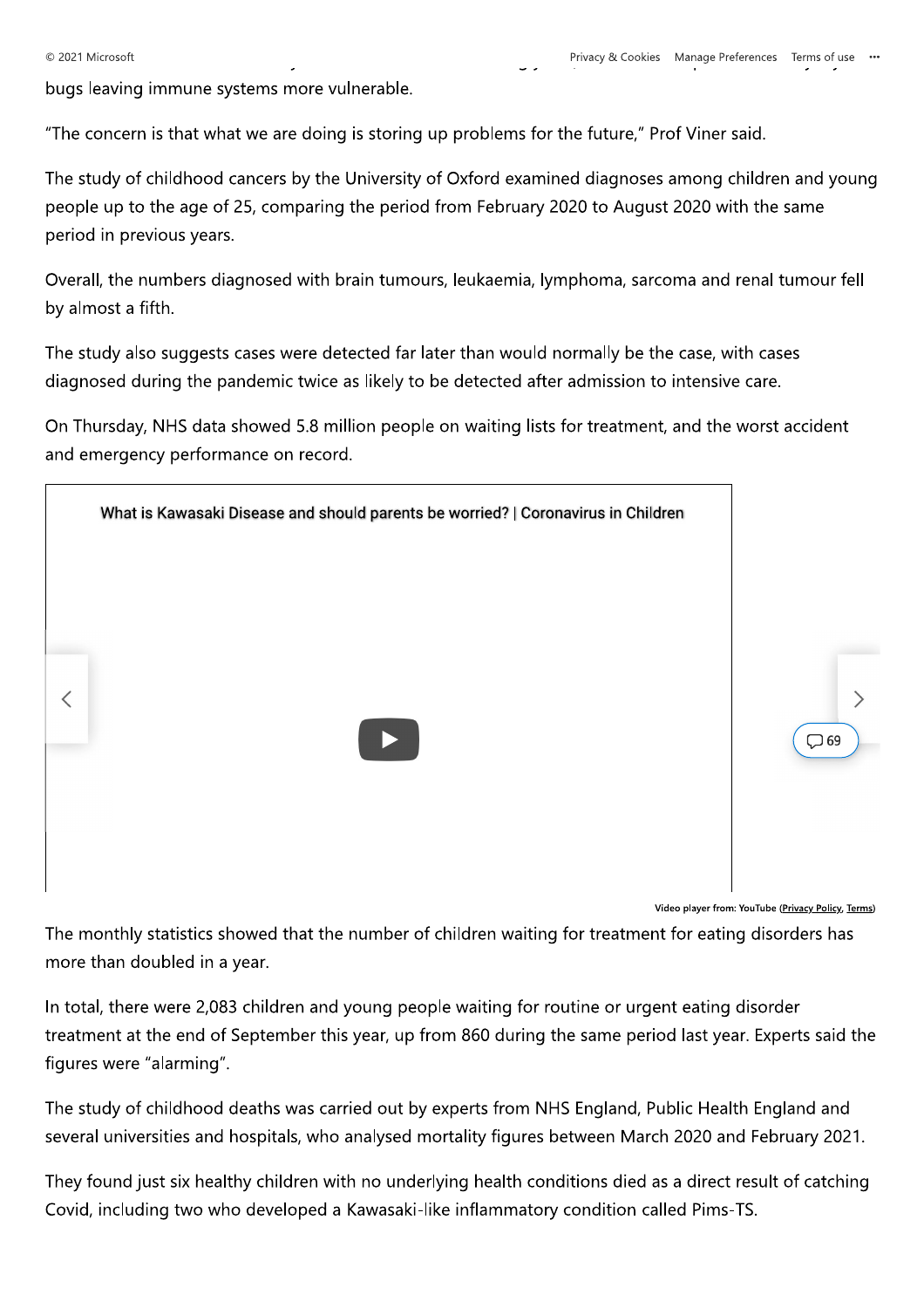90 deaths from flu or pneumonia among children in 2019 in England.

The study showed that more than 3,100 children died in the year following the first lockdown, but only 61 were infected with Covid.

Of those, 25 died as a result of the virus, including 19 who suffered from a chronic health condition, most of which were "life-limiting".

Just six deaths involved children without underlying health problems.

Researchers said that during the study period, almost half a million under-18s contracted Covid, giving an infection fatality rate of five per 100,000 people.

That means that if a child tests positive for the virus, they have a 99.995 per cent chance of surviving. With more than 12 million under-18s in England, the researchers said Covid kills two children per million.

While the research was comprehensive and spanned England, it looked only at a time period where the alpha and original strains of the virus were present as the delta variant had yet to take off in the UK.

Researchers said they expected the findings would broadly hold, when they are updated, with children at extremely low risk of death from the virus.

Meanwhile, Hertfordshire County Council has told secondary school children to wear face masks all the time while they are at school, including during lessons. Pupils have been told to remove their masks only while eating, drinking or doing strenuous activity such as sport.

Sign up to the Front Page newsletter for free: Your essential guide to the day's agenda from The Telegraph  $\Box$  69 - direct to your inbox seven days a week.

## **TOPICS FOR YOU**



How Much Should Solar Panels Cost In 2021? Ad Eco Experts



You'll Never Use an Ordinary Backpack Again

Ad Nordace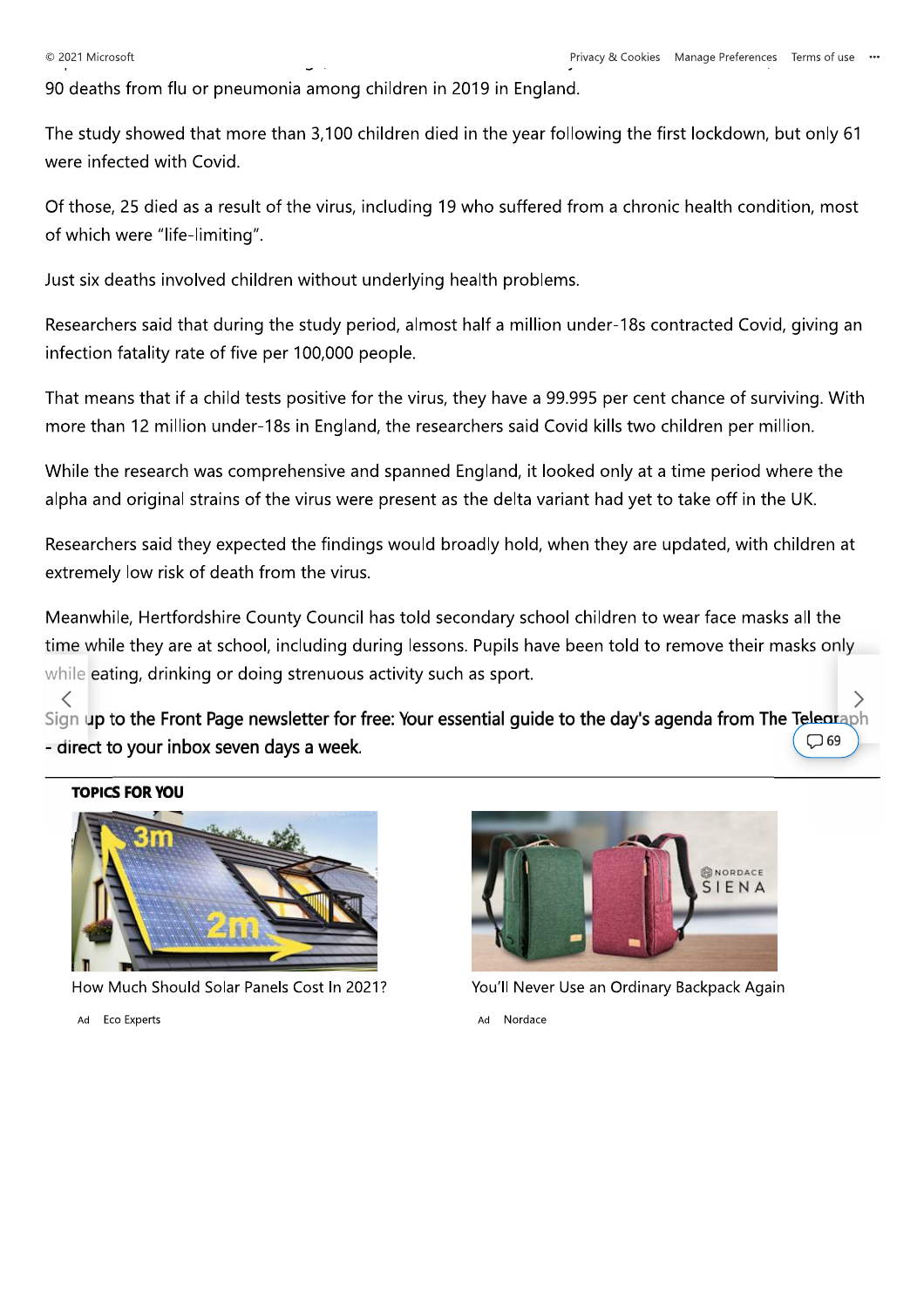$\hspace{0.1cm} <$ 

### **MORE FROM THE TELEGRAPH**

US Olympian Sunisa Lee says she was peppersprayed in racist attack

Austria: Lockdown for 'dithering' unvaccinated is inevitable, says chancellor

**Prince Charles's closest** aide Michael Fawcett resigns after 40 years...





VISIT SITE  $\rightarrow$ 

 $\triangleright$  AdChoices

 $\left\langle \right\rangle$